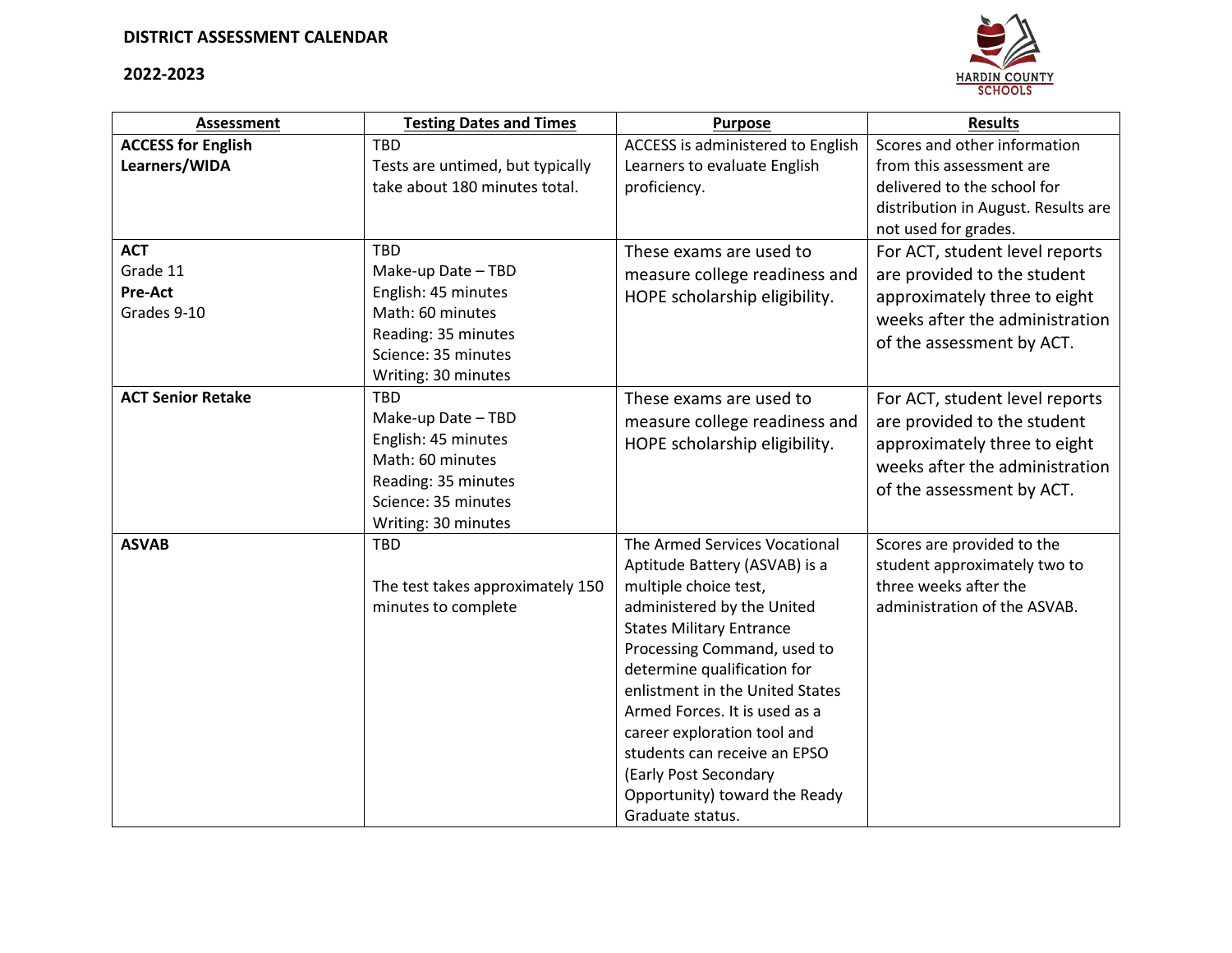| <b>Assessment</b>                                                                                                                                                                                                                                                                               | <b>Testing Dates and Times</b>                                                                                                                                                                                                                                                                                       | <b>Purpose</b>                                                                                                                                                                                                                                                                                          | <b>Results</b>                                                                                                                                                                                                                                |
|-------------------------------------------------------------------------------------------------------------------------------------------------------------------------------------------------------------------------------------------------------------------------------------------------|----------------------------------------------------------------------------------------------------------------------------------------------------------------------------------------------------------------------------------------------------------------------------------------------------------------------|---------------------------------------------------------------------------------------------------------------------------------------------------------------------------------------------------------------------------------------------------------------------------------------------------------|-----------------------------------------------------------------------------------------------------------------------------------------------------------------------------------------------------------------------------------------------|
| <b>Case Benchmark Assessment</b><br>Grades 2-8 - Math, ELA, Science,<br>and Social Studies<br>Grades 9-10 - Math, English, U.S.<br>History, and Biology                                                                                                                                         | <b>TBD</b><br>Test will be administered during<br>regular class period.                                                                                                                                                                                                                                              | Benchmark tests are used to<br>measure student progress to<br>determine instruction.                                                                                                                                                                                                                    | Administrators review results<br>with faculty and with district<br>leadership during quarterly<br>data chats. Teachers review<br>test results with students and<br>they discuss results with<br>parents during parent/teacher<br>conferences. |
| <b>Civics Assessment</b><br>Typically taken in 12 <sup>th</sup> Grade                                                                                                                                                                                                                           | The assessment is administered<br>at the end of the U.S.<br>Government course.                                                                                                                                                                                                                                       | All public high school students<br>are expected to participate in the<br>civics test; however, a passing<br>grade is not a requirement for<br>graduation.                                                                                                                                               | Test results are provided to<br>students and parents at the end<br>of the course.                                                                                                                                                             |
| <b>Final Exams</b><br>Grades 6-12                                                                                                                                                                                                                                                               | Fall: December 1-16, 2022<br>Spring: April 1- May 9, 2023                                                                                                                                                                                                                                                            | All district-mandated exams are<br>teacher-constructed assessments<br>and administered according to<br>the school's specific final exam<br>schedule.                                                                                                                                                    | Scores for these assessments are<br>available on report cards and<br>visible through our student<br>information system. Scores are<br>used as a certain percentage of<br>the final average.                                                   |
| <b>NAEP Assessment</b><br>NAEP tests a small sample of<br>students at grades 4, 8, and 12<br>for the main assessments, and at<br>ages 9, 13, or 17 for the long-<br>term trend assessments. These<br>specific three grades and ages<br>represent critical junctures in<br>academic achievement. | January 24, 2023-March 15, 2023<br>NAEP is designed to be minimally<br>disruptive for students, teachers,<br>and schools. Students spend up<br>to 90 minutes on most NAEP<br>assessments. This includes<br>setting up, taking the assessment<br>(up to 60 minutes), and getting<br>back to instructional activities. | NAEP produces The Nation's<br>Report Card and is considered<br>the gold standard for large-<br>scale assessment. Since a<br>representative sample of<br>students from each state take<br>NAEP, it allows Tennesseans to<br>see how our students are<br>performing compared to peers<br>in other states. | Instead of reporting individual<br>scores, NAEP reports overall<br>results for the nation, the<br>states, and for demographic<br>groups of students.                                                                                          |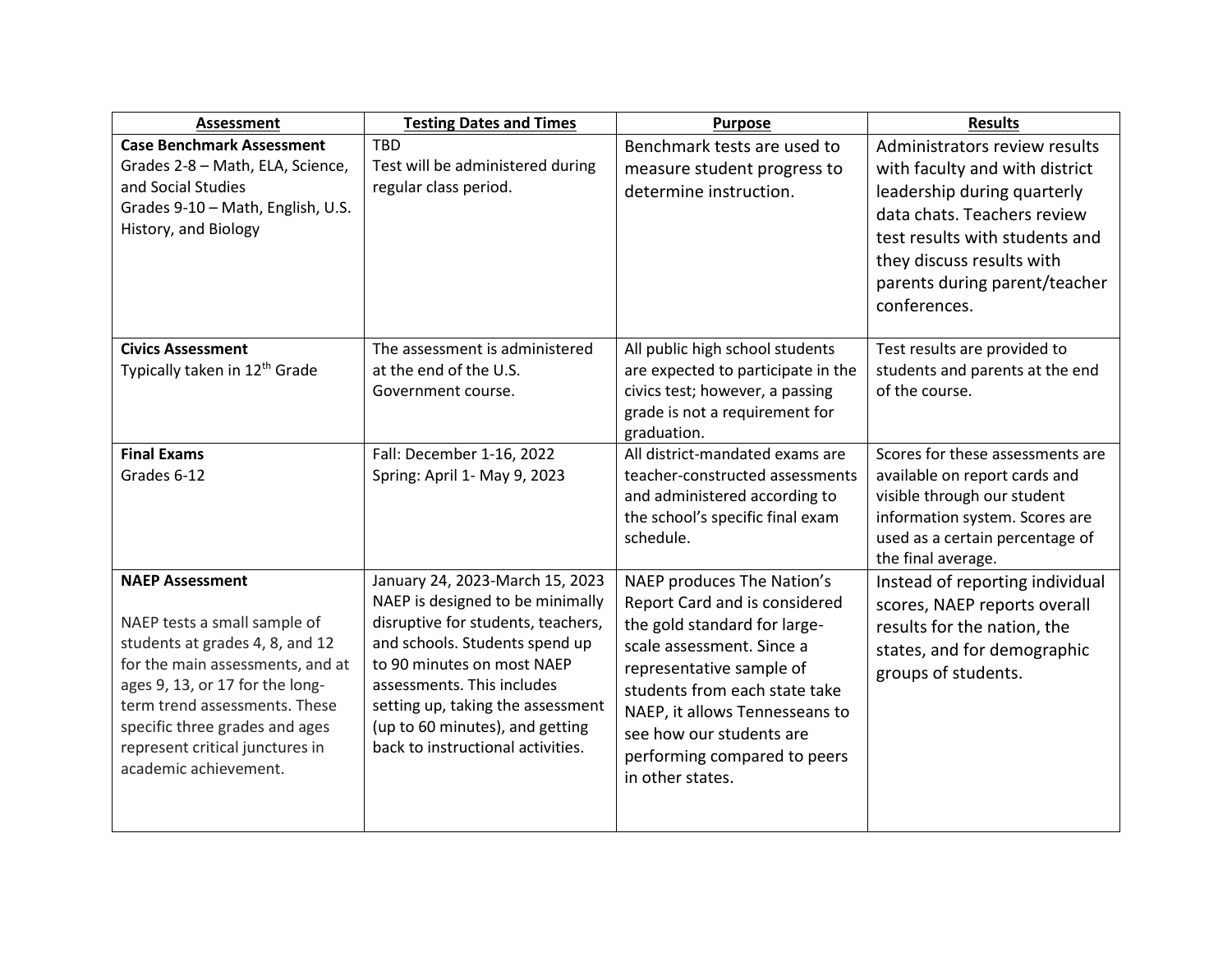| <b>Assessment</b>                                                                                                                                | <b>Testing Dates and Times</b>                                                              | <b>Purpose</b>                                                                                                                                                                                                                                                                                                                                                   | <b>Results</b>                                                                                                                                                                                                                                                                                                                                                                                        |
|--------------------------------------------------------------------------------------------------------------------------------------------------|---------------------------------------------------------------------------------------------|------------------------------------------------------------------------------------------------------------------------------------------------------------------------------------------------------------------------------------------------------------------------------------------------------------------------------------------------------------------|-------------------------------------------------------------------------------------------------------------------------------------------------------------------------------------------------------------------------------------------------------------------------------------------------------------------------------------------------------------------------------------------------------|
| <b>TCAP Alternate Assessment</b><br>(MSAA & TCAP-Alt)<br>Grades 2-11 (Special Education<br>Students Only)                                        | <b>TBD</b><br>Tests are untimed, total time<br>varies based on individual<br>student needs. | The test is given to help<br>measure how much a student<br>grows academically over the<br>course of a school year.                                                                                                                                                                                                                                               | The district will receive individual<br>performance reports which detail<br>student performance in early<br>summer. The district will send<br>individual student reports home<br>when students return to school<br>in the fall.                                                                                                                                                                       |
| <b>TCAP TN Ready Achievement</b><br><b>Assessment</b><br>Grades 2-8<br><b>ELA</b><br>Math<br>Science                                             | <b>TBD</b><br>Times vary by subject/grade,<br>between 50-230 minutes total<br>time.         | The new TCAP TNReady tests are<br>designed to access true student<br>understanding and not just basic<br>memorization and test-taking<br>skills. TNReady will measure<br>student understanding of our<br>current state standards in<br>English/language arts, math,<br>science, and social studies.                                                              | Quick scores used for grades<br>should be available before the<br>release of the report cards.<br>The only purpose of the quick<br>scores is to provide a student<br>score for a percentage of the<br>second semester average.<br>Individual student reports will<br>be provided to parents at the<br>beginning of the next school<br>year, or as soon the state<br>releases the results in the fall. |
| <b>TNReady End of Course EOC</b><br>Grades 9-12<br>English I and English II<br>Algebra I, Algebra II, and<br>Geometry<br>Biology<br>U.S. History | November 29 - December 16,<br>2021 (Block Schedule) or April<br>18 - May 5, 2023            | The new TCAP TNReady tests are<br>designed to access true student<br>understanding and not just basic<br>memorization and test-taking<br>skills. TNReady will measure<br>student understanding of our<br>current state standards. TCAP<br>EOC assessments are given to<br>help measure how much a<br>student grows academically in a<br>particular content area. | Quick scores used for grades<br>should be available before the<br>release of the report cards.<br>Scores are used as a<br>percentage of the semester<br>final average.                                                                                                                                                                                                                                |